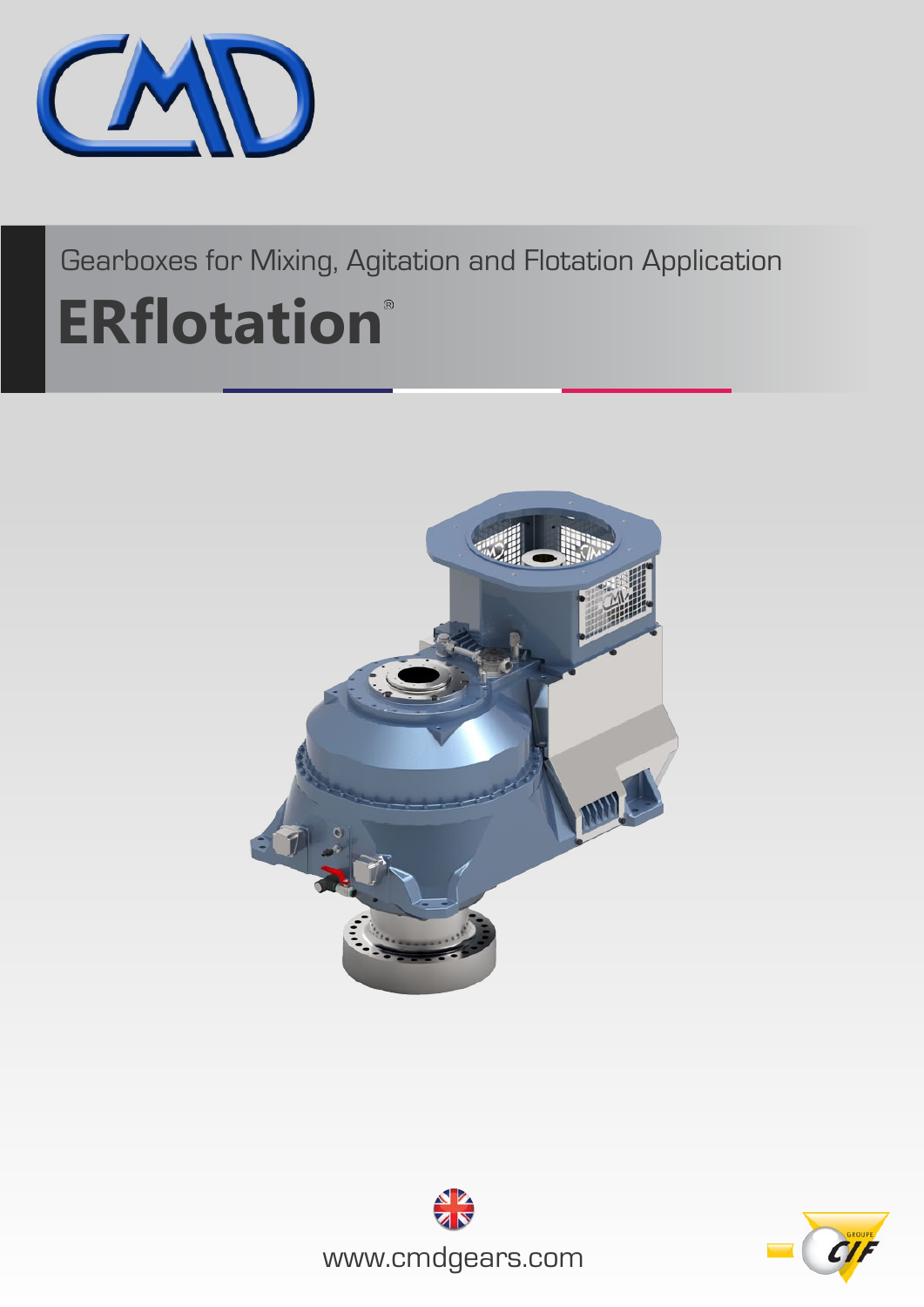





### **Advantages**

- > High stiffness and load carrying capacities on the low speed shaft
- > Specific housing designed able to withstand impeller dynamic loads
- > Hollow low speed shaft and rigid output coupling allowing gas injection through the shaft easier
- > Integrated lubrication and filtration unit
- > Integrated forced air cooling

 $\qquad \qquad \bullet$ 

- > Drywell design and reinforced sealing arrangement
- > Premium energy efficiency
- > Gear to shaft assemby by tapered press fit
- > Stock and short lead times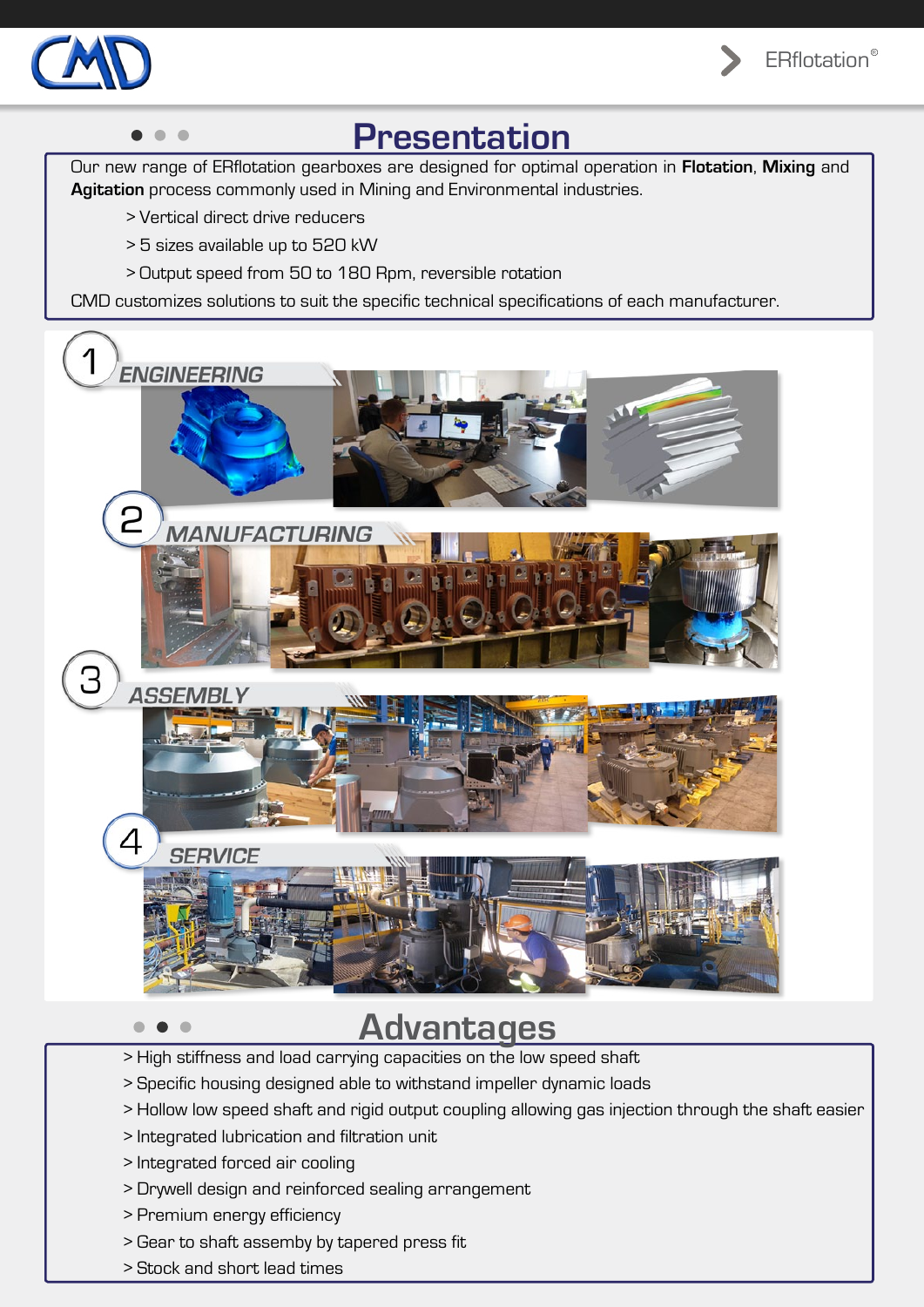### **Product range**

### **Standard accessories**

- Air breather
- Oil level sight glass
- Oil filter\*

#### **Optional accessories**

- Vibration sensor
- Temperature probes
- Oil heater
- Electronic switch level
- Automatic grease dispenser
- Oil flow switch\*
- Magnetic plug
- Cooling unit
- Custom Motor Bracket

**Size 28**



**Size 36**

| Power Range                  | up to 130 kW |
|------------------------------|--------------|
| <b>Nominal Output Torque</b> | 20 000 Nm    |
| <b>Reduction Ratio</b> **    | 10 to 18     |
| Weight                       | 1 100 kg     |



| <b>Power Range</b>           | up to 200 kW |
|------------------------------|--------------|
| <b>Nominal Output Torque</b> | 30.000 Nm    |
| <b>Reduction Ratio</b> **    | $15$ to $20$ |
| Weight                       | 1 500 kg     |





| <b>Power Range</b>           | up to 315 kW |
|------------------------------|--------------|
| <b>Nominal Output Torque</b> | 60.000 Nm    |
| Reduction Ratio**            | 19 to 23     |
| Weight                       | 2400 kg      |



**Size 42**



| <b>Power Range</b>           | up to 520 kW |
|------------------------------|--------------|
| <b>Nominal Output Torque</b> | 120 000 Nm   |
| Reduction Ratio**            | $20$ to $27$ |
| Weight                       | 4000 kg      |

\*Except size 28

\*\*Ratio given for information only. For any other requirement, please contact CMD for a detailed study.

For any QUERY or request for QUOTATION : **contact@cmdgears.com**